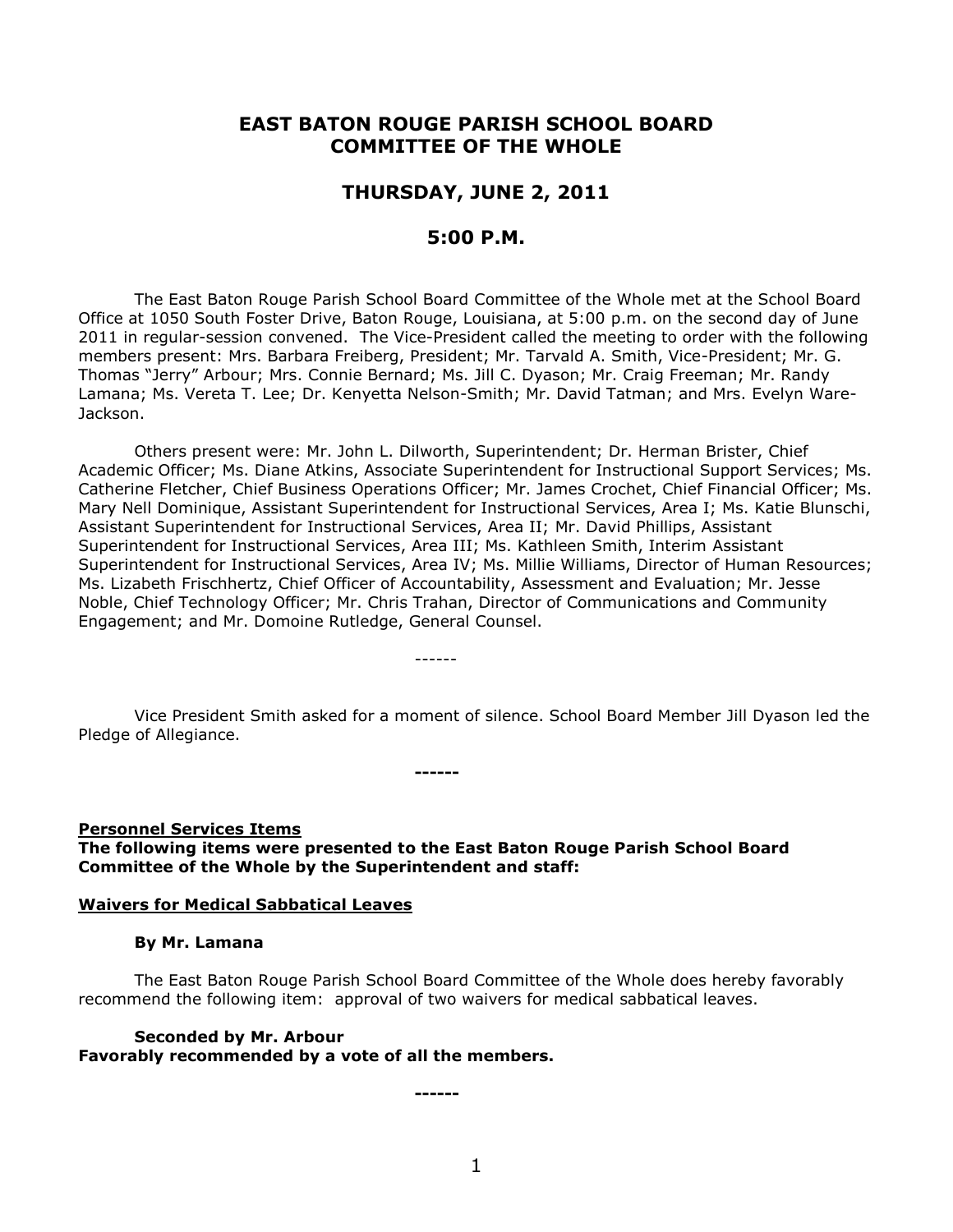### **School Operations Items**

## **The following items were presented to the East Baton Rouge Parish School Board Committee of the Whole by the Superintendent and staff:**

### **Recommendation of General Counsel**

### **By Mr. Lamana**

The East Baton Rouge Parish School Board Committee of the Whole does hereby favorably recommend the following item: acceptance of the recommendation of Mr. Domoine Rutledge, General Counsel, in the matter Calvin Hatch, et al, v. Yvonne Henderson, Suit No.: 593,469; Section 26; 19th JDC.

## **Seconded by Mrs. Bernard**

## **Favorably recommended by a vote of all the members.**

**------**

# **Recommendation of General Counsel**

## **By Mr. Arbour**

The East Baton Rouge Parish School Board Committee of the Whole does hereby favorably recommend the following item: acceptance of the recommendation of Mr. Domoine Rutledge, General Counsel, in the matter Jonathan Veal v. Dinika Brown, EBRPSB & ACE American Insurance Co., Suit No.: 594,110, Section 26; 19th JDC, Parish of East Baton Rouge.

## **Seconded by Mrs. Bernard**

## **Favorably recommended by a vote of all the members.**

**------**

# **Selection of** *The Advocate* **as the Official Journal**

## **By Ms. Dyason**

The East Baton Rouge Parish School Board Committee of the Whole does hereby favorably recommend the following item: authorization to select *The Advocate* as the Official Journal of the East Baton Rouge Parish School System for the 2011-2012 school year, which will be used for the publication of the Board's proceedings, financial statements, legal advertisements, and any other advertising requirements.

## **Seconded by Mrs. Bernard**

## **Favorably recommended by a vote of all the members.**

**------**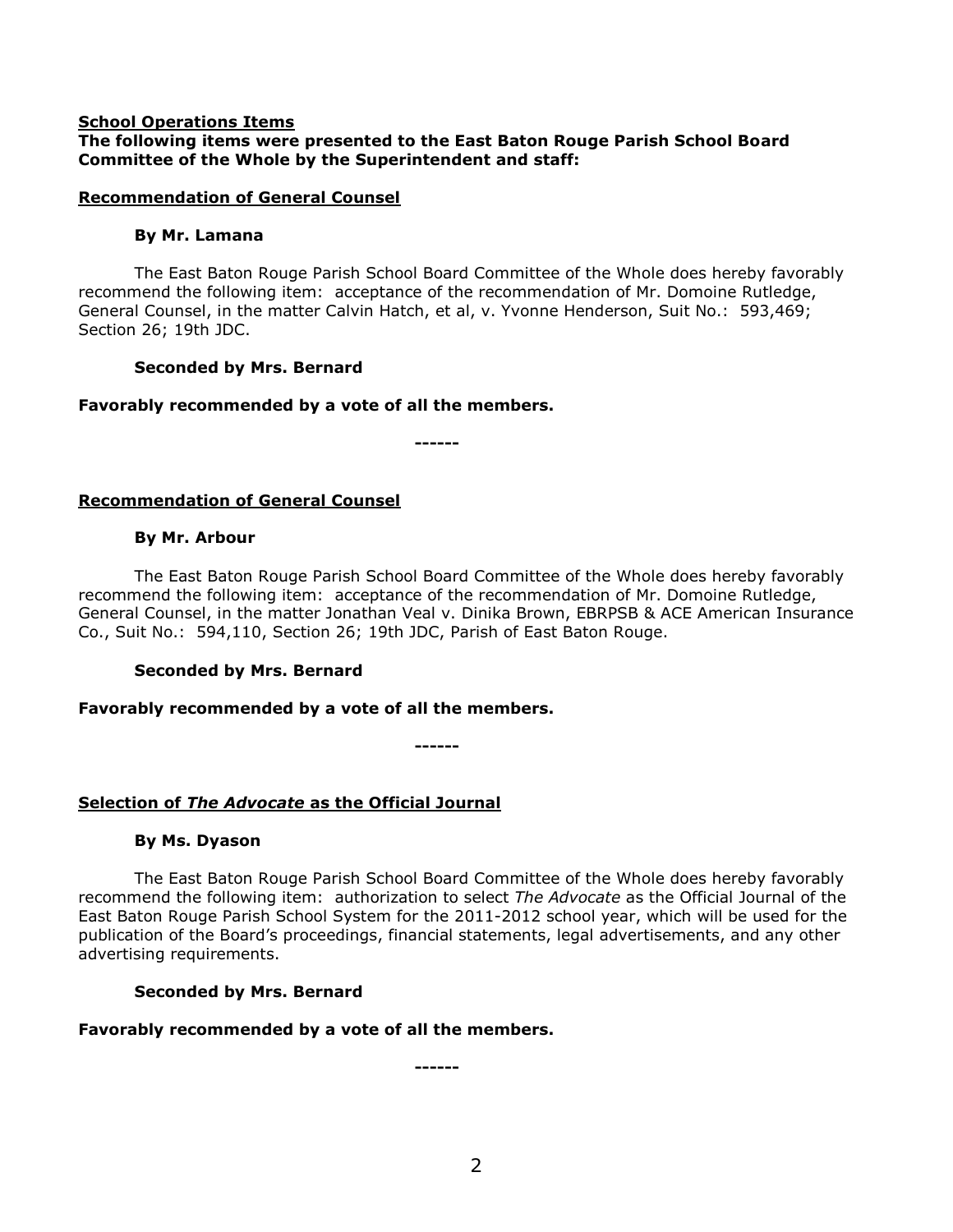## **Advertise, Receive, and Award Bids**

### **By Mr. Arbour**

The East Baton Rouge Parish School Board Committee of the Whole does hereby favorably recommend the following item: authorization through June 2012 to advertise, receive, and award bids for materials, supplies, and/or services to the lowest responsible bidder meeting specifications and all requirements of the Invitation to Bid.

### **Seconded by Mr. Lamana**

### **Favorably recommended by a vote of all the members.**

**------**

## **Reject Proposals for Reuse of Alsen Elementary School and Demolish all Buildings**

## **By Mrs. Freiberg**

The East Baton Rouge Parish School Board Committee of the Whole does hereby favorably recommend the following item: approval of staff's recommendation to reject all proposals for reuse of Alsen Elementary School and demolish all buildings to return the site to open green space until such time as the lease with the City of Baton Rouge expires on June 30, 2015, or the early termination of the lease is exercised.

## **Seconded by Mrs. Bernard**

### **Favorably recommended by a vote of all the members.**

**------**

**Finance**

**The following items were presented to the East Baton Rouge Parish School Board Committee of the Whole by the Superintendent and staff:**

### **Property and Casualty Insurance Program Policy Renewal Package**

### **By Mr. Lamana**

The East Baton Rouge Parish School Board Committee of the Whole does hereby favorably recommend the following item: approval to authorize the administration to approve the most effective Property and Casualty Insurance Program Policy renewal package for the East Baton Rouge Parish School System for the 2011-2012 fiscal year.

### **Seconded by Mr. Freeman**

### **The vote on the motion was as follows:**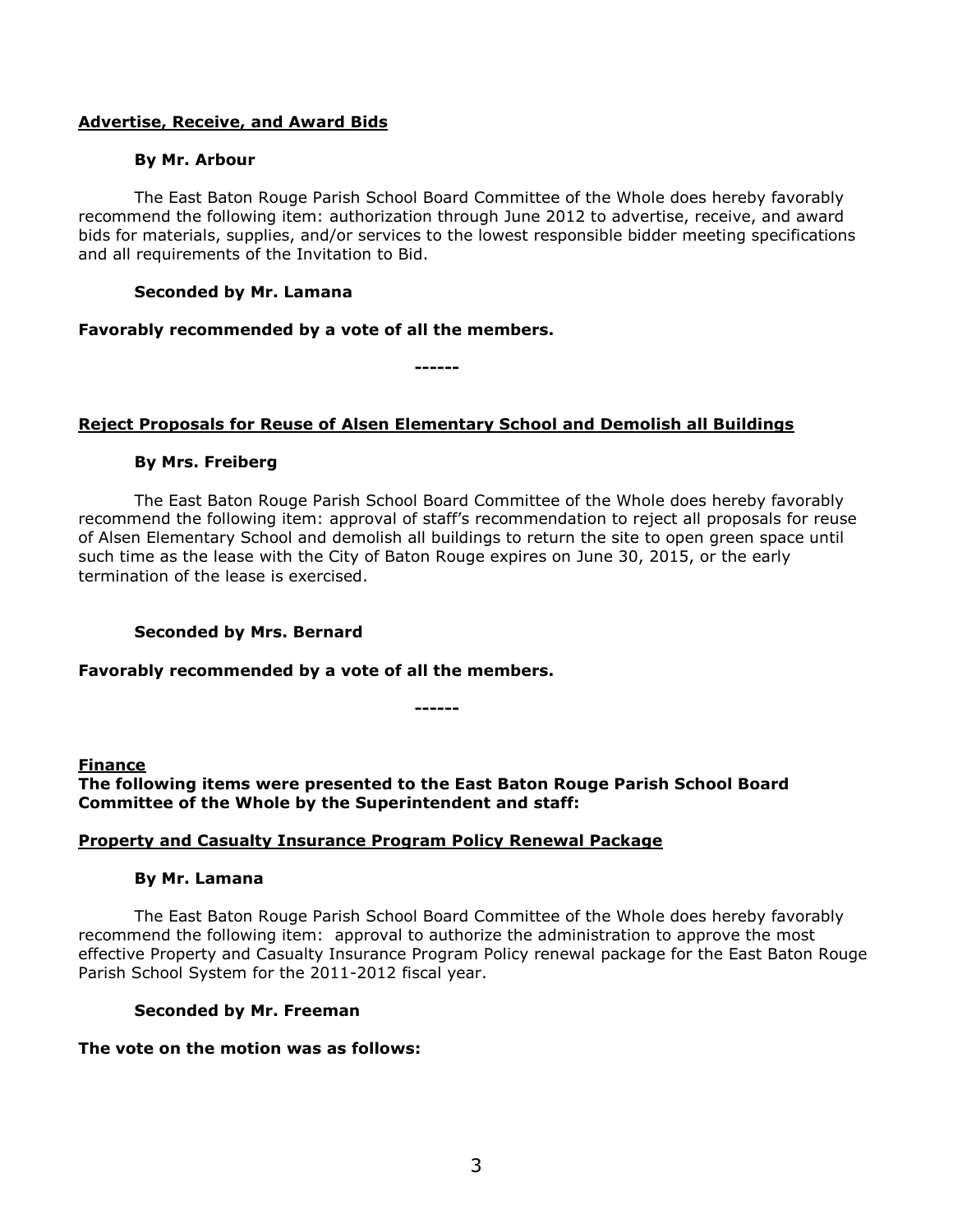| <b>Yeas: (10)</b> | Mrs. Bernard, Mrs. Dyason, Mr. Freeman, Mrs. Freiberg, Mr.<br>Lamana, Ms. Lee, Mrs. Nelson-Smith, Mr. Smith, Mr. Tatman, and<br>Mrs. Ware-Jackson |
|-------------------|---------------------------------------------------------------------------------------------------------------------------------------------------|
| Nays: $(0)$       | <b>None</b>                                                                                                                                       |
| Abstained: (1)    | Mr. Arbour                                                                                                                                        |
| Absent: (0)       | <b>None</b>                                                                                                                                       |

**The motion was favorably recommended.**

**------**

### **Resolution Authorizing the Board President and Superintendent to Execute and Sign all Documents to Reject Uninsured Motorist Coverage**

#### **By Mr. Lamana**

The East Baton Rouge Parish School Board Committee of the Whole does hereby favorably recommend the following item: approval of the attached Resolution authorizing the Board President and Superintendent to execute and sign all documents to reject Uninsured Motorist Coverage in connection with the East Baton Rouge Parish School System's automobile liability coverage and its Self-Insured Retention Program for the 2011-2012 fiscal year.

### **Seconded by Mrs. Bernard**

#### **The vote on the motion was as follows:**

| <b>Yeas: (10)</b> | Mrs. Bernard, Mrs. Dyason, Mr. Freeman, Mrs. Freiberg, Mr.     |
|-------------------|----------------------------------------------------------------|
|                   | Lamana, Ms. Lee, Mrs. Nelson-Smith, Mr. Smith, Mr. Tatman, and |
|                   | Mrs. Ware-Jackson                                              |

**Nays: (0) None**

**Abstained: (1) Mr. Arbour**

**Absent: (0) None**

**The motion was favorably recommended.**

**------**

## **Extension Agreement for Volunteers in Public Schools**

### **By Ms. Dyason**

The East Baton Rouge Parish School Board Committee of the Whole does hereby favorably recommend the following item: approval of an Extension Agreement for Volunteers in Public Schools (VIPS) for the upcoming year.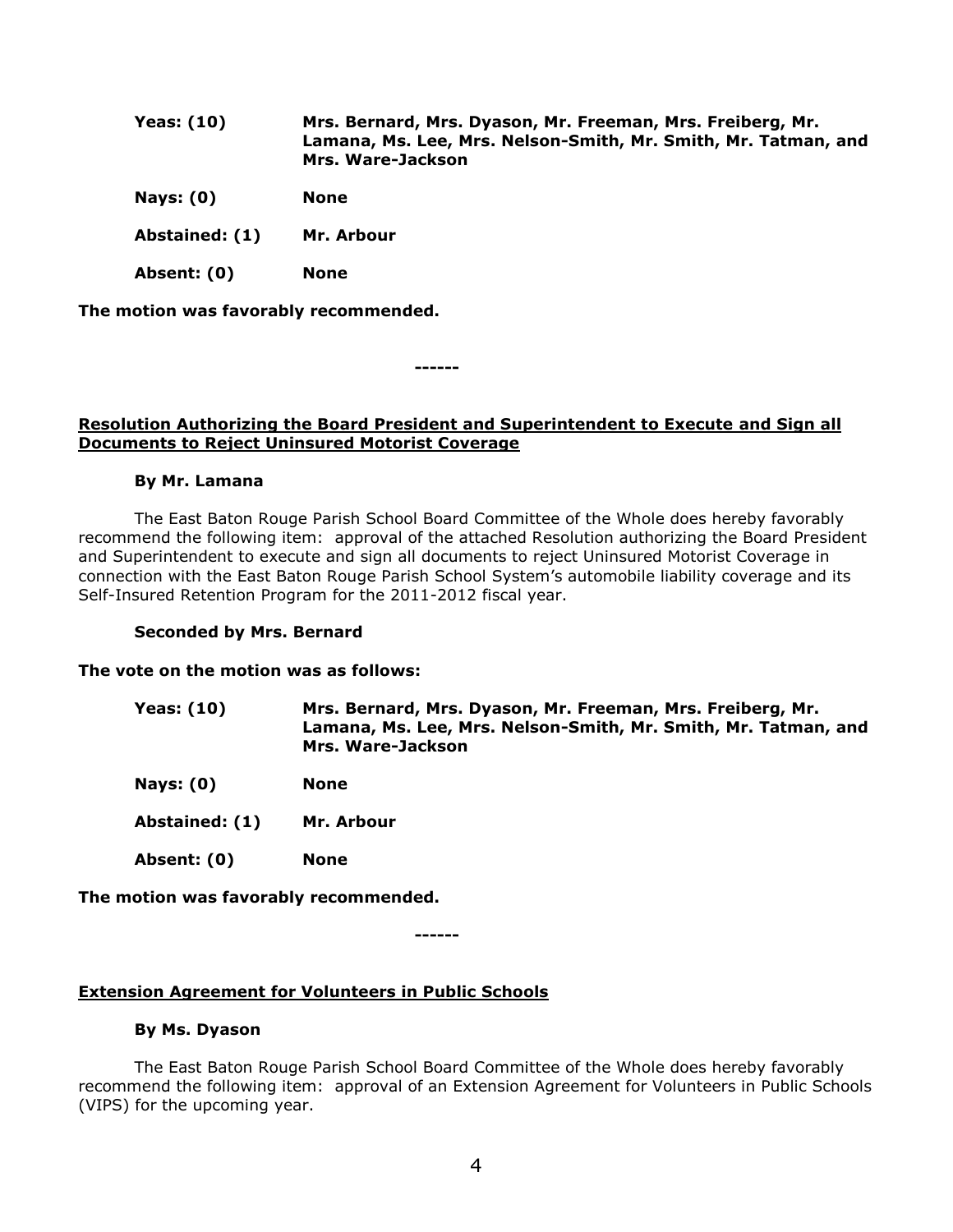## **Seconded by Mrs. Ware-Jackson**

### **Favorably recommended by a vote of the members present. (Mr. Lamana was absent.)**

**------**

### **2011-2012 Budget for Vocational Education – Carl Perkins Basic Grant**

### **By Mrs. Ware-Jackson**

The East Baton Rouge Parish School Board Committee of the Whole does hereby favorably recommend the following item: approval of the proposed 2011-2012 Budget for Vocational Education – Carl Perkins Basic Grant.

### **Seconded by Mr. Lamana**

### **Favorably recommended by a vote of all the members.**

**------**

# **2011 Summer Opportunity for Academic Remediation (SOAR) Elementary Summer School Budget**

### **By Ms. Lee**

The East Baton Rouge Parish School Board Committee of the Whole does hereby favorably recommend the following item: approval of the 2011 Summer Opportunity for Academic Remediation (SOAR) Elementary Summer School budget.

## **Seconded by Dr. Nelson-Smith**

## **Favorably recommended by a vote of all the members.**

**------**

## **Arts Education Program Agreement**

### **By Mr. Tatman**

The East Baton Rouge Parish School Board Committee of the Whole does hereby favorably recommend the following item: approval of the Arts Education Program Agreement between the East Baton Rouge Parish School Board and the Arts Council of Greater Baton Rouge in the amount of \$35,000.

### **Seconded by Dr. Nelson-Smith**

## **Favorably recommended by a vote of all the members.**

**------**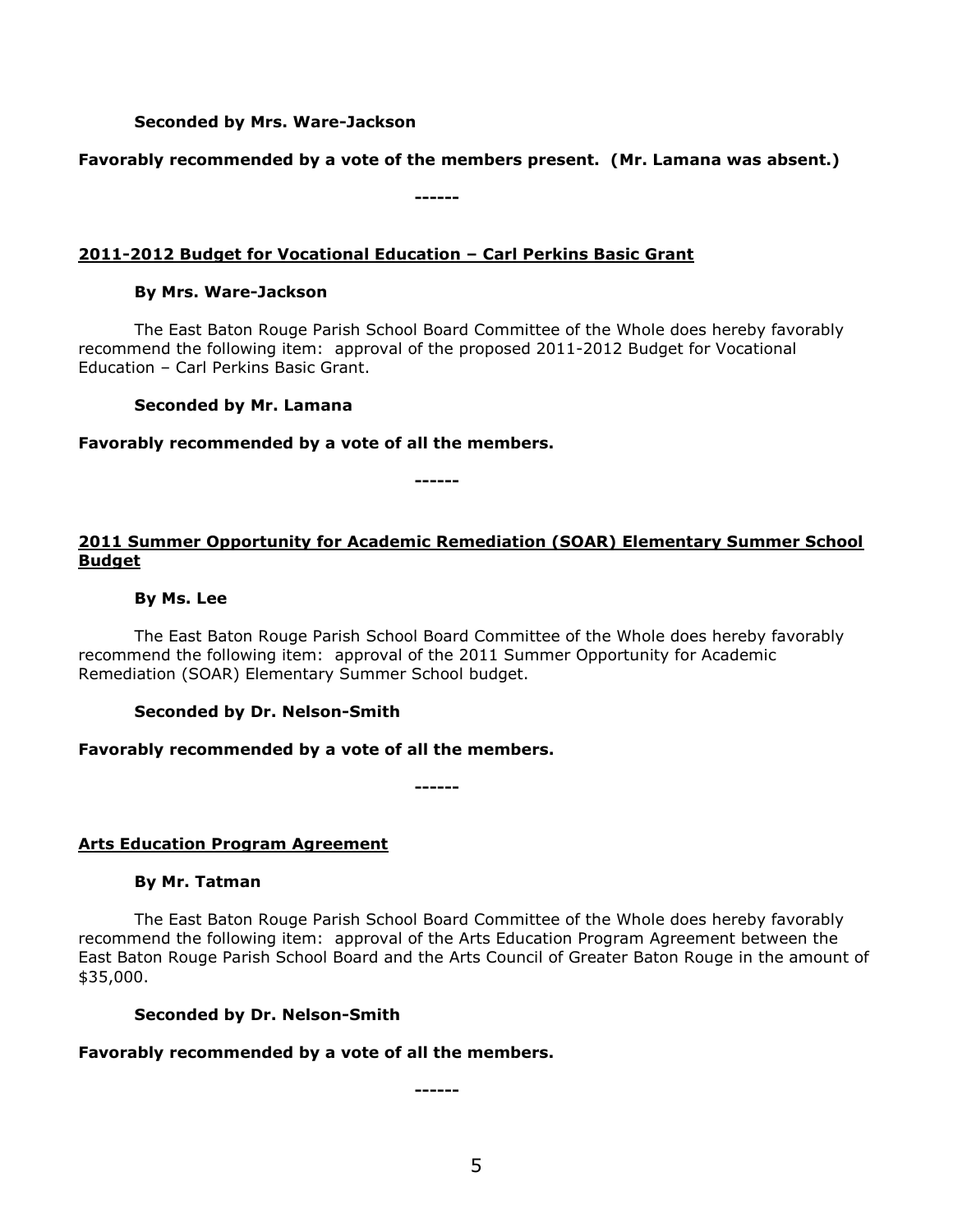### **Instructional/Pupil Services Items**

## **The following items were presented to the East Baton Rouge Parish School Board Committee of the Whole by the Superintendent and staff:**

### **Grants**

### **By Mr. Arbour**

The East Baton Rouge Parish School Board Committee of the Whole does hereby favorably recommend the following item: approval of the following grant under \$50,000.00: a) USA Track and Field Foundation Youth Programs grant in the amount of \$2,000.00, (Recipient: Coach Paul Jackson, EBR Lab Academy).

# **Seconded by Ms. Lee**

**The vote on the motion was as follows:**

| <b>Yeas: (10)</b> | Mr. Arbour, Mrs. Bernard, Mr. Freeman, Mrs. Freiberg, Mr.<br>Lamana, Ms. Lee, Mrs. Nelson-Smith, Mr. Smith, Mr. Tatman, and<br>Mrs. Ware-Jackson |
|-------------------|--------------------------------------------------------------------------------------------------------------------------------------------------|
| Nays: $(0)$       | <b>None</b>                                                                                                                                      |
| Abstained: (1)    | Mrs. Dyason                                                                                                                                      |
| Absent: (0)       | <b>None</b>                                                                                                                                      |

**The motion was favorably recommended.**

**------**

## **Other Items**

**The following item was presented to the East Baton Rouge Parish School Board Committee of the Whole by the Superintendent and staff:**

## **Renew Contract with The Conrad Group L.L.C**

### **By Mr. Arbour**

Resolved, that, the East Baton Rouge Parish School Board Committee of the Whole does hereby delete Item IV #1 from the Committee of the Whole agenda because this item is listed as an item on the Special School Board meeting following this Committee of the Whole meeting.

### **Seconded by Mr. Lamana**

**The vote on the motion was as follows:**

**Yeas: (10) Mr. Arbour, Mrs. Bernard, Mrs. Dyason, Mrs. Freiberg, Mr. Lamana, Ms. Lee, Mrs. Nelson-Smith, Mr. Smith, Mr. Tatman, and Mrs. Ware-Jackson**